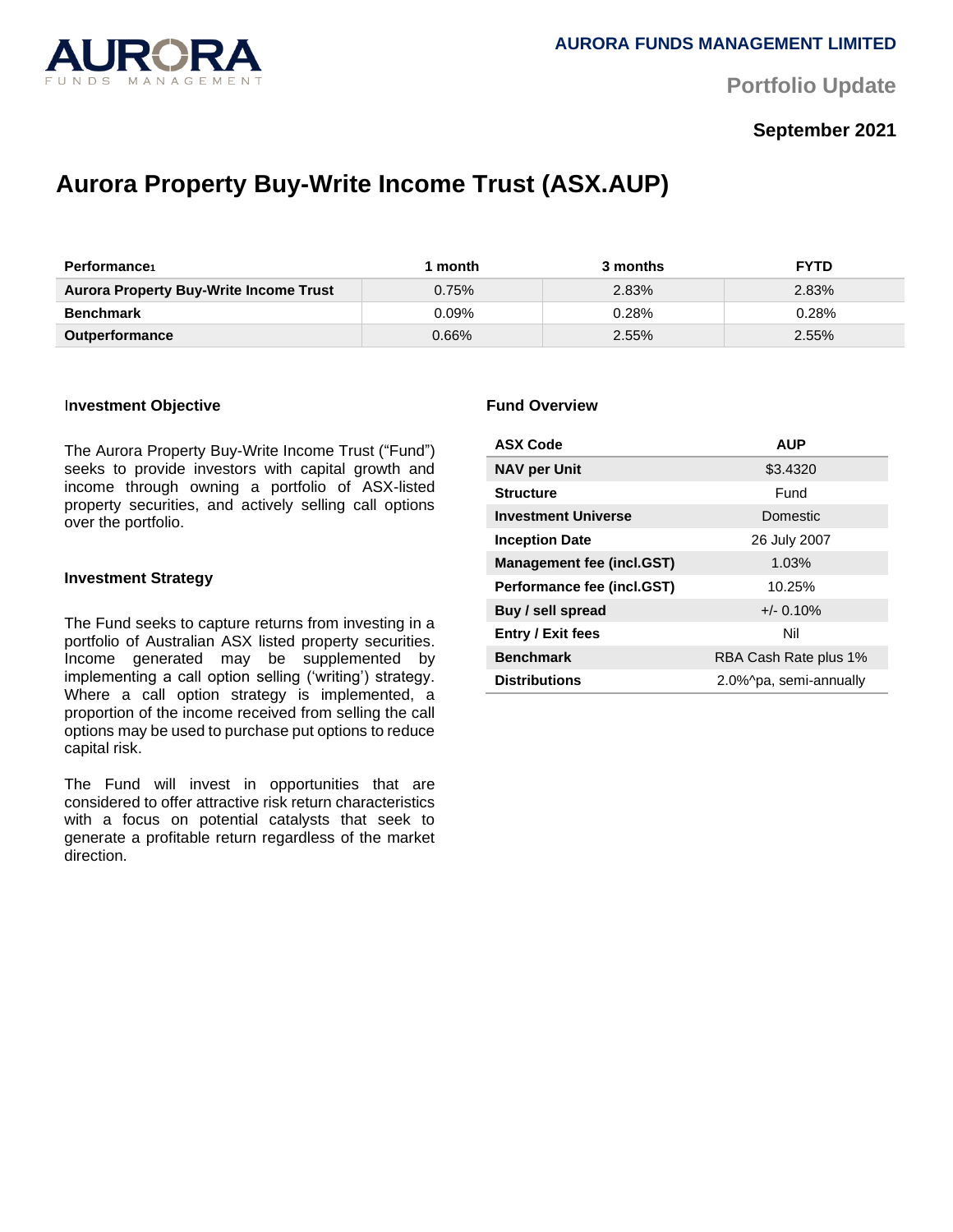

**Portfolio Update** 

**September 2021**

# **Fund Update**

AUP requested a voluntary suspension on April 2<sup>nd</sup> due to reasons outlined below. Aurora is currently working with the ASX to have AUP's suspension lifted a soon as possible.

The Fund provides the following information pursuant to ASX Listing Rule 17.2:

- The request for Voluntary Suspension relates to the effects of the COVID-19 pandemic on AUP, including the Disclaimer of Auditor's Opinion in the Annual Report for RNY Property Trust (ASX: RNY) and the ASX's investigation on that matter;
- As stated in AUP's financial statements for the half year ended 31 December 2019, the Fund owns 67.15% of the units in RNY and has extended subordinated debt to US entities in the RNY group;
- It is expected that the Voluntary Suspension will be ended once the ASX has concluded its investigations, as mentioned above; and
- Aurora is not aware of any reason why the Voluntary Suspension should not be granted.

# **RNY Property Trust**

Aurora Funds Management Limited (Aurora), in its capacity as the responsible entity of the Aurora Property Buy Write Income Trust, Aurora Fortitude Absolute Return Fund, Aurora Global Income Trust and the Aurora Dividend Income Trust (Fund(s)), provides the following update in relation to the RNY Property Trust (RNY).

RNY has been suspended from trading on the Australian Securities Exchange (ASX) since 1 April 2019, due to delays experienced in finalising its audited financial statements for the year ended 31 December 2018 and half year ended 30 June 2019, followed by the Audit Disclaimer Opinion issued in relation to the year ended 31 December 2019. Aurora understands that RNY is due to release its Audit Reviewed financial statements for the half year ended 30 June 2020. In the event a clear audit review statement is issued, Aurora understands that RNY will then be in a position to apply for recommencement of trading on the ASX.

On 23 September 2019, RNY announced it had completed an independent valuation of its 5 commercial office properties in the New York tri-state area, resulting in a 16% uplift on previous valuations and a material uplift in RNY's Net Tangible Asset (NTA) backing. Given RNY's suspension from trading on the ASX, there was no actively traded market available for Aurora to determine the market value for RNY's securities. As such, the independent valuation obtained by RNY was considered the most appropriate basis on which to determine the carrying value of RNY, with Aurora's direct investments being carried at a small discount to RNY's improved NTA.

On 29 June 2020, Keybridge Capital Limited (Keybridge) announced its intention to make an off-market all scrip takeover bid for RNY at an implied offer price of \$0.011 per RNY unit1 (Keybridge Offer), with its Bidder's Statement being dispatched on 28 August 2020. On 28 September 2020, Keybridge issued a substantial holder notice stating it had acquired a relevant interest of 1.01% in RNY (from parties other than Aurora) through acceptances into the Keybridge Offer. Aurora has also elected to accept a portion of its Funds holdings into the Keybridge Offer. Consistent with its previous "truth in takeovers" statement, Aurora has limited its acceptances into the Keybridge Offer at 41,450,000 RNY units.

As a consequence of the acceptances into the Keybridge Offer, the implied offer price of \$0.011 per RNY unit is now the most readily observable price for RNY securities. As such, this has resulted in the carrying value of Aurora's direct investments in RNY being reduced from \$0.044 to \$0.011 per RNY unit, across its various Funds.

On 20 January 2021, Huntley Management Limited (Huntley), as responsible entity of RNY, announced that unitholders had passed a resolution to remove RNY from the Official List of the ASX. As a consequence of RNY's voting results, RNY was removed from the Official List of the ASX on 25 January 2021.